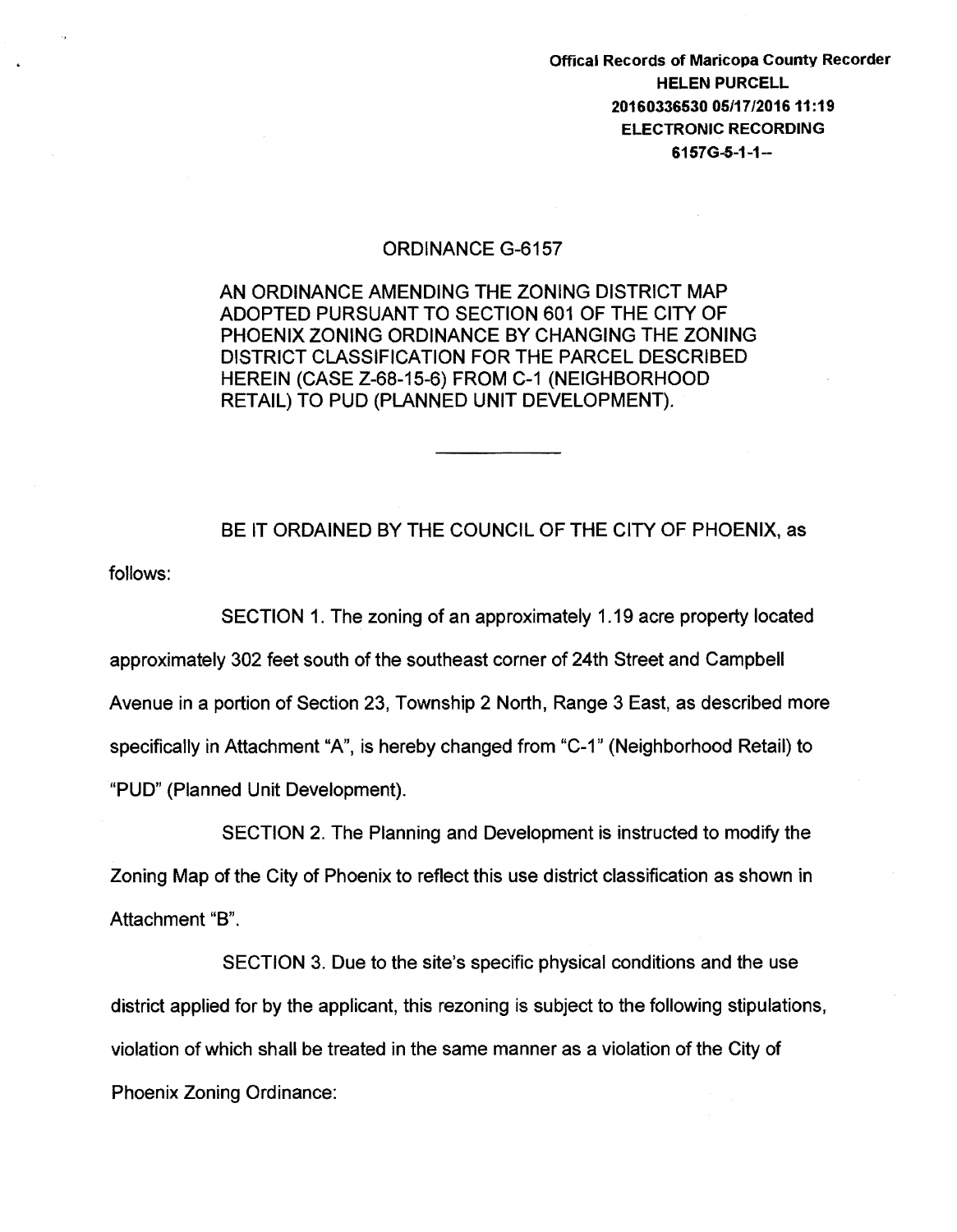- 1. An updated Development Narrative for the Biltmore Storage PUD reflecting the changes approved through this request shall be submitted to the Planning and Development Department within 30 days of City Council approval of this request. The updated Development Narrative shall be consistent with the Development Narrative date stamped February 12, 2016 as modified by the following stipulations.
	- a. Cover page: Applicant shall update resubmittal date to "January 15, 2016" and add a line that reads "Hearing Draft: February 12, 2016."
	- b. Page 14, Landscape Standards: Applicant shall replace "Exhibit 0" with "Exhibit E" at the end of the first paragraph.
	- c. Exhibit E, Conceptual Landscape Plan: Applicant shall replace plan with an updated version reflecting the landscape standards contained within the PUD narrative.
	- d. Exhibit Q, Comparative Zoning Standards Table: Applicant shall revise the C-1 landscape standards for 24th Street with "24th Street: 30' average; Minimum 20' for up to 50% of the frontage."
	- e. Page 13, Permitted Uses: Applicant shall add "No customer access is permitted after 10 pm daily" to the list of self-service storage facility regulations.
	- f. Page 13, Development Standards Table: Applicant shall revise maximum lot coverage to 63%.
	- g. Exhibit D, Conceptual Site Plan: Applicant shall replace plan with site plan date stamped March 15, 2016.
	- h. Exhibit Q, Comparative Zoning Standards Table: Applicant shall revise PUD zoning lot coverage to 63% maximum.
- 2. The property owner shall dedicate a 10 foot sidewalk easement along the east side of 24th Street for the length of the project, as approved by the Planning and Development Department.
- 3. The property owner shall update all existing off-site street improvements, including sidewalks, curb ramps and driveways, adjacent to the project to current ADA guidelines, as approved by the Planning and Development Department.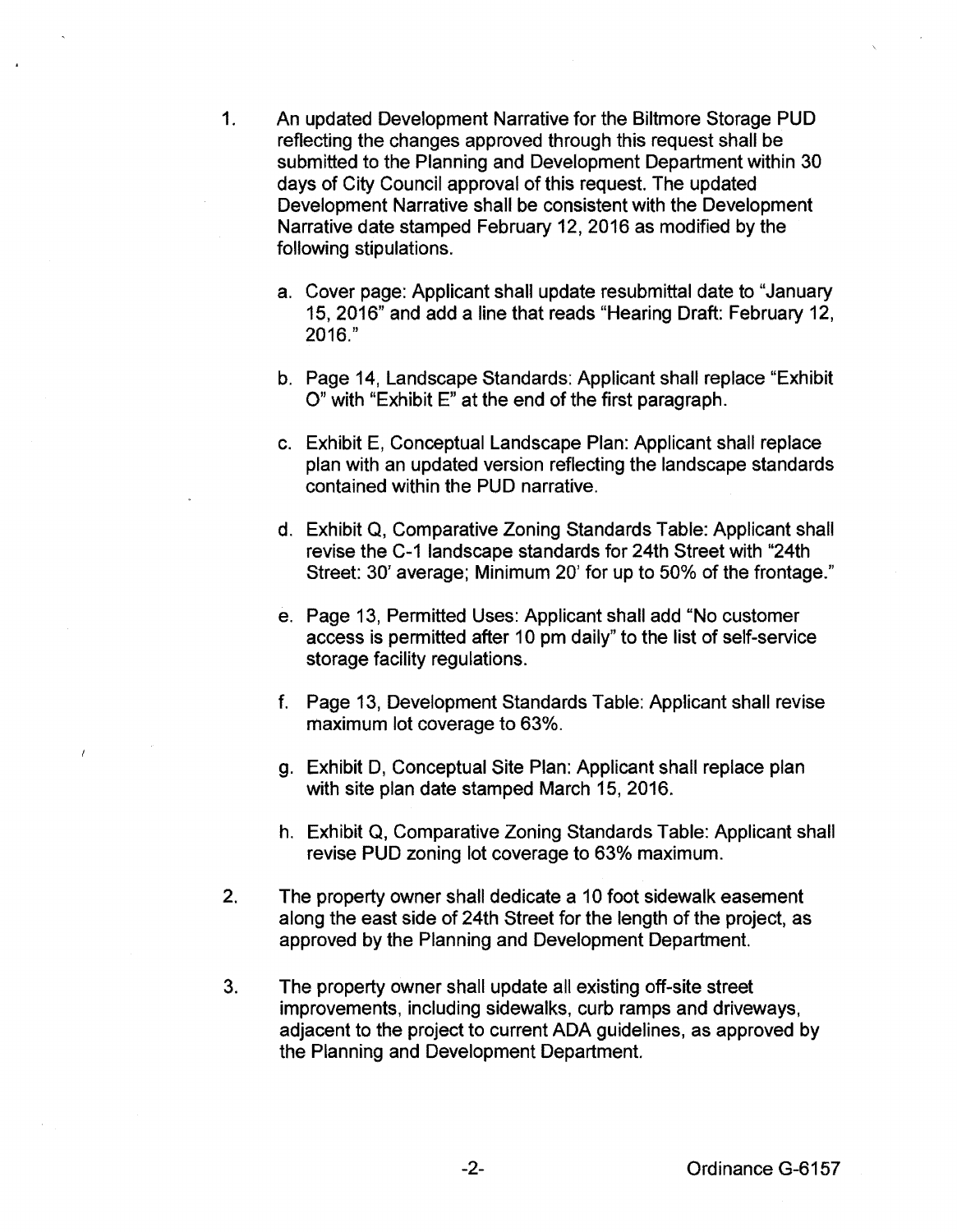4. The property owner shall record a Notice to Prospective Purchasers of Proximity to Airport in order to disclose the existence, and operational characteristics of City of Phoenix Sky Harbor International Airport (PHX) to future owners or tenants of the property.

SECTION 4. If any section, subsection, sentence, clause, phrase or

portion of this ordinance is for any reason held to be invalid or unconstitutional by the

decision of any court of competent jurisdiction, such decision shall not affect the validity

of the remaining portions hereof.

PASSED by the Council of the City of Phoenix this 4th day of May, 2016.

MAYOR ATTEST: City Clerk O FORM: Acting City Attorney  $pm$ 

**REVIEWED BY: City Manager** 

PL:tml:1230361v1:4CM#09) (Item #68) - 5/4/16

Attachments: A- Legal Description (1 Page) B- Ordinance Location Map (1 Page)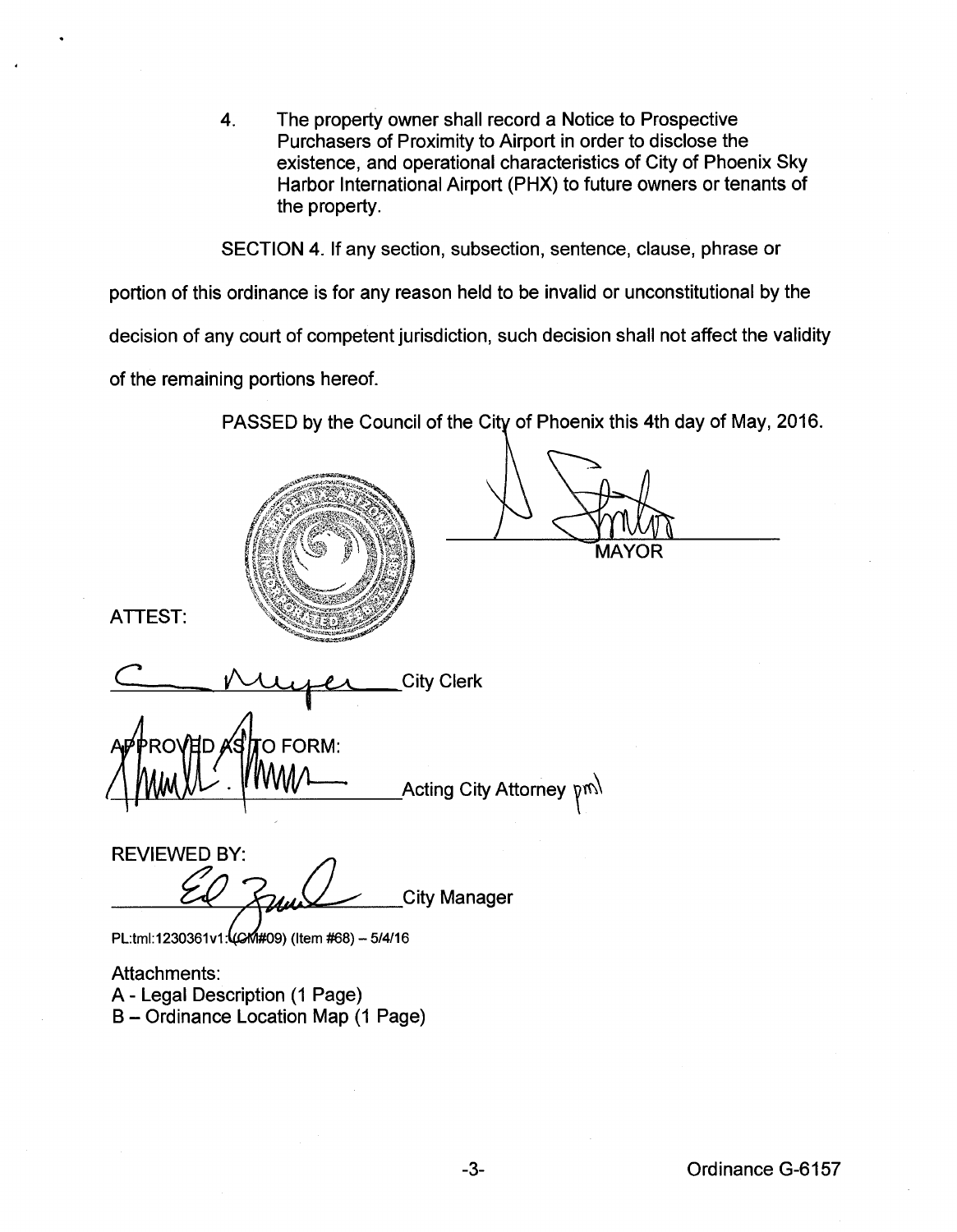## ATTACHMENT A

## LEGAL DESCRIPTION FOR Z-68-15-6

A portion of the Southwest quarter of Section 23, Township 2 North, Range 3 East of the Gila and Salt River Base and Meridian, Maricopa County, Arizona, being more particularly described as follows;

BEGINNING at the Southeast corner of Lot 41 of PALM ACRES, a subdivision recorded in Book 18 of Maps, Page 5, records of Maricopa County, Arizona;

Thence Westerly along the South line of said Lot 41 and its Westerly prolongation to a point on the centerline of 24th Street as shown on said PALM ACRES;

Thence Northerly along said centerline to a point on the Westerly prolongation of the North line of said Lot 41;

Thence Easterly along said line and the North line of said Lot 41 to the Northeast corner of said Lot 41;

Thence Southerly along the East line of said Lot 41 to the POINT OF BEGINNING. Comprising 1.184 acres or 51 ,570 square feet, subject to all easements of record.